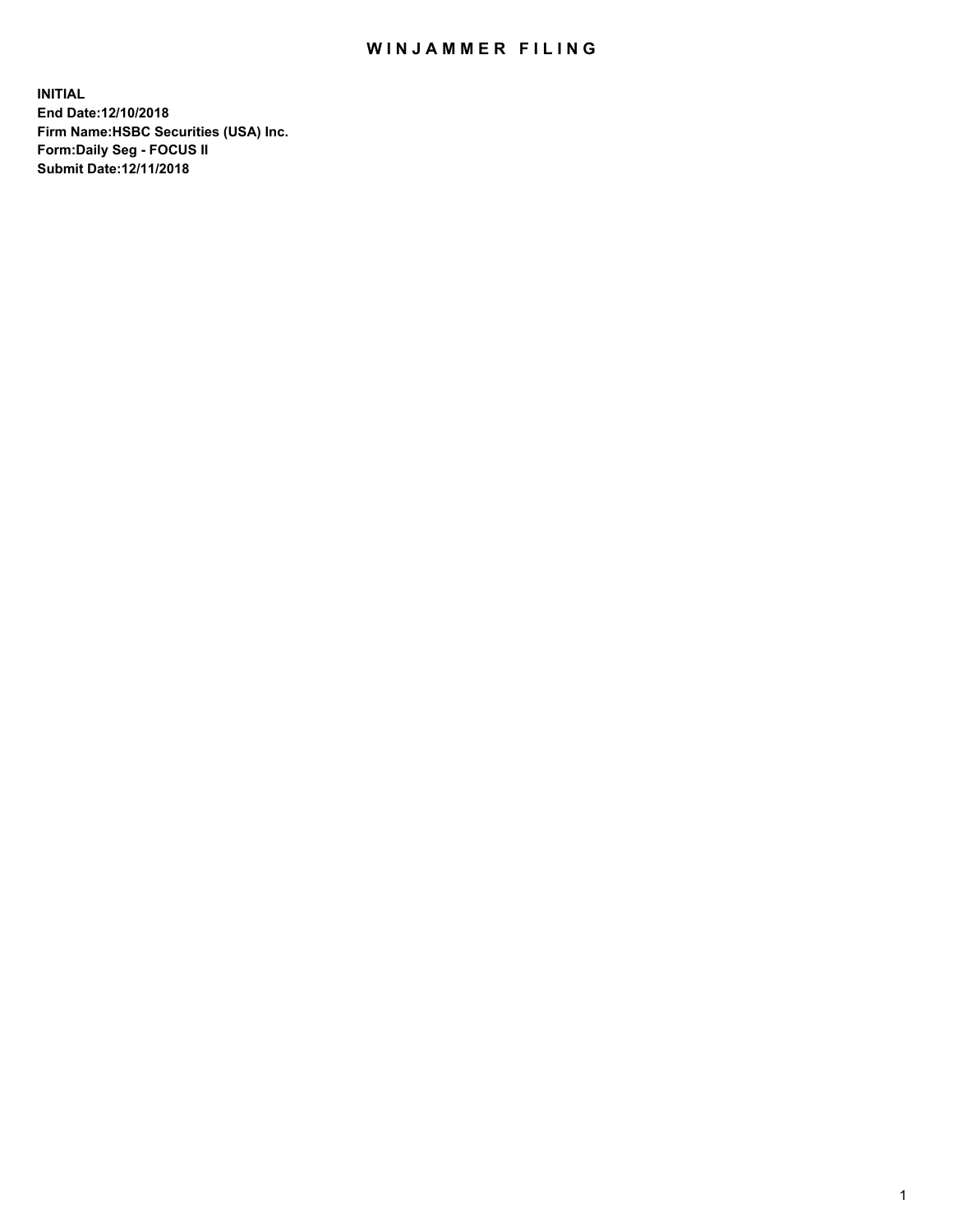**INITIAL End Date:12/10/2018 Firm Name:HSBC Securities (USA) Inc. Form:Daily Seg - FOCUS II Submit Date:12/11/2018 Daily Segregation - Cover Page**

| Name of Company                                                                                                                                                                                                                                                                                                                | <b>HSBC Securities (USA) Inc.</b>                                           |
|--------------------------------------------------------------------------------------------------------------------------------------------------------------------------------------------------------------------------------------------------------------------------------------------------------------------------------|-----------------------------------------------------------------------------|
| <b>Contact Name</b>                                                                                                                                                                                                                                                                                                            | <b>Michael Vacca</b>                                                        |
| <b>Contact Phone Number</b>                                                                                                                                                                                                                                                                                                    | 212-525-7951                                                                |
| <b>Contact Email Address</b>                                                                                                                                                                                                                                                                                                   | michael.vacca@us.hsbc.com                                                   |
| FCM's Customer Segregated Funds Residual Interest Target (choose one):<br>a. Minimum dollar amount: ; or<br>b. Minimum percentage of customer segregated funds required:% ; or<br>c. Dollar amount range between: and; or<br>d. Percentage range of customer segregated funds required between:% and%.                         | 109,000,000<br>$\underline{\mathbf{0}}$<br>0 <sub>0</sub><br>0 <sub>0</sub> |
| FCM's Customer Secured Amount Funds Residual Interest Target (choose one):<br>a. Minimum dollar amount: ; or<br>b. Minimum percentage of customer secured funds required:%; or<br>c. Dollar amount range between: and; or<br>d. Percentage range of customer secured funds required between:% and%.                            | 25,000,000<br><u>0</u><br>0 <sub>0</sub><br>00                              |
| FCM's Cleared Swaps Customer Collateral Residual Interest Target (choose one):<br>a. Minimum dollar amount: ; or<br>b. Minimum percentage of cleared swaps customer collateral required:% ; or<br>c. Dollar amount range between: and; or<br>d. Percentage range of cleared swaps customer collateral required between:% and%. | 100,000,000<br><u>0</u><br><u>00</u><br>00                                  |

Attach supporting documents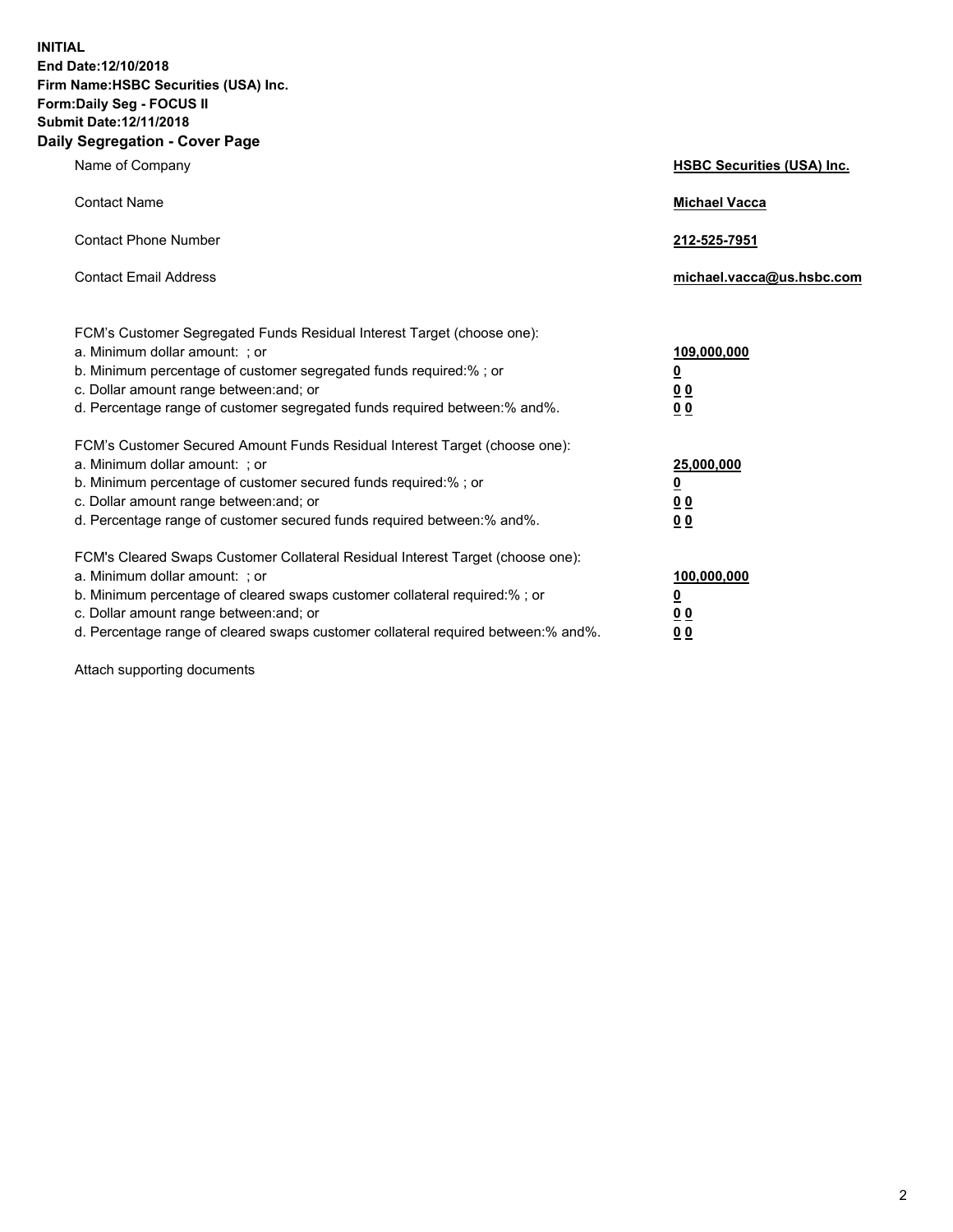**INITIAL End Date:12/10/2018 Firm Name:HSBC Securities (USA) Inc. Form:Daily Seg - FOCUS II Submit Date:12/11/2018 Daily Segregation - Secured Amounts** Foreign Futures and Foreign Options Secured Amounts Amount required to be set aside pursuant to law, rule or regulation of a foreign government or a rule of a self-regulatory organization authorized thereunder **0** [7305] 1. Net ledger balance - Foreign Futures and Foreign Option Trading - All Customers A. Cash **32,117,195** [7315] B. Securities (at market) **57,457,393** [7317] 2. Net unrealized profit (loss) in open futures contracts traded on a foreign board of trade **29,573,543** [7325] 3. Exchange traded options a. Market value of open option contracts purchased on a foreign board of trade **0** [7335] b. Market value of open contracts granted (sold) on a foreign board of trade **0** [7337] 4. Net equity (deficit) (add lines 1. 2. and 3.) **119,148,131** [7345] 5. Account liquidating to a deficit and account with a debit balances - gross amount **580,039** [7351] Less: amount offset by customer owned securities **-579,770** [7352] **269** [7354] 6. Amount required to be set aside as the secured amount - Net Liquidating Equity Method (add lines 4 and 5) **119,148,400** [7355] 7. Greater of amount required to be set aside pursuant to foreign jurisdiction (above) or line 6. **119,148,400** [7360] FUNDS DEPOSITED IN SEPARATE REGULATION 30.7 ACCOUNTS 1. Cash in banks A. Banks located in the United States **33,226,780** [7500] B. Other banks qualified under Regulation 30.7 **0** [7520] **33,226,780** [7530] 2. Securities A. In safekeeping with banks located in the United States **21,074,638** [7540] B. In safekeeping with other banks qualified under Regulation 30.7 **29,752,303** [7560] **50,826,941** [7570] 3. Equities with registered futures commission merchants A. Cash **0** [7580] B. Securities **0** [7590] C. Unrealized gain (loss) on open futures contracts **0** [7600] D. Value of long option contracts **0** [7610] E. Value of short option contracts **0** [7615] **0** [7620] 4. Amounts held by clearing organizations of foreign boards of trade A. Cash **0** [7640] B. Securities **0** [7650] C. Amount due to (from) clearing organization - daily variation **0** [7660] D. Value of long option contracts **0** [7670] E. Value of short option contracts **0** [7675] **0** [7680] 5. Amounts held by members of foreign boards of trade A. Cash **4,072,807** [7700] B. Securities **36,382,755** [7710] C. Unrealized gain (loss) on open futures contracts **29,573,543** [7720] D. Value of long option contracts **0** [7730] E. Value of short option contracts **0** [7735] **70,029,105** [7740] 6. Amounts with other depositories designated by a foreign board of trade **0** [7760] 7. Segregated funds on hand **0** [7765]

- 8. Total funds in separate section 30.7 accounts **154,082,826** [7770]
- 9. Excess (deficiency) Set Aside for Secured Amount (subtract line 7 Secured Statement Page 1 from Line 8)
- 10. Management Target Amount for Excess funds in separate section 30.7 accounts **25,000,000** [7780]
- 11. Excess (deficiency) funds in separate 30.7 accounts over (under) Management Target **9,934,426** [7785]

**34,934,426** [7380]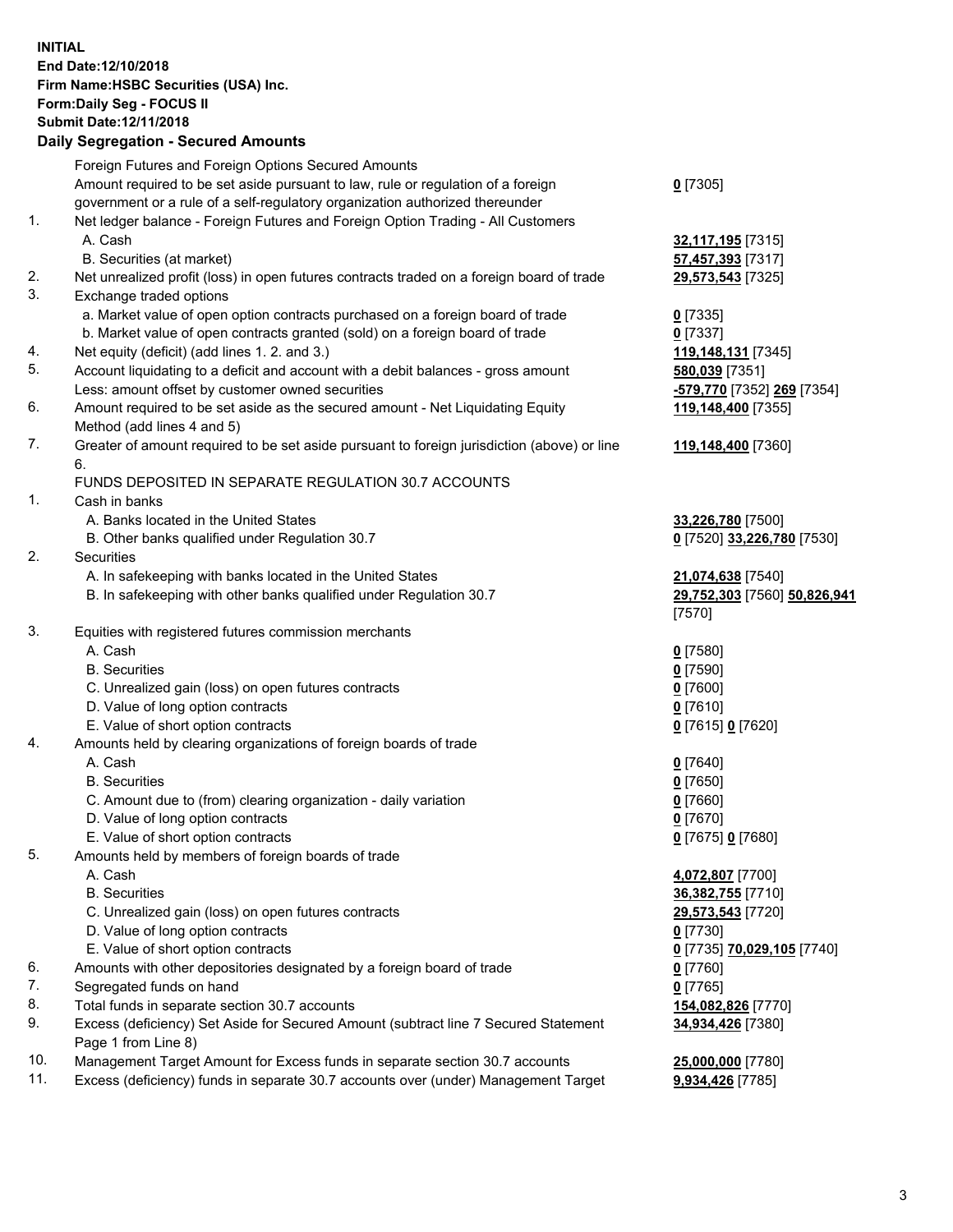**INITIAL End Date:12/10/2018 Firm Name:HSBC Securities (USA) Inc. Form:Daily Seg - FOCUS II Submit Date:12/11/2018 Daily Segregation - Segregation Statement** SEGREGATION REQUIREMENTS(Section 4d(2) of the CEAct) 1. Net ledger balance A. Cash **412,466,862** [7010] B. Securities (at market) **1,323,851,893** [7020] 2. Net unrealized profit (loss) in open futures contracts traded on a contract market **-37,113,430** [7030] 3. Exchange traded options A. Add market value of open option contracts purchased on a contract market **242,562,465** [7032] B. Deduct market value of open option contracts granted (sold) on a contract market **-50,061,963** [7033] 4. Net equity (deficit) (add lines 1, 2 and 3) **1,891,705,827** [7040] 5. Accounts liquidating to a deficit and accounts with debit balances - gross amount **7,399,301** [7045] Less: amount offset by customer securities **-7,286,255** [7047] **113,046** [7050] 6. Amount required to be segregated (add lines 4 and 5) **1,891,818,873** [7060] FUNDS IN SEGREGATED ACCOUNTS 7. Deposited in segregated funds bank accounts A. Cash **50,265,568** [7070] B. Securities representing investments of customers' funds (at market) **49,999,941** [7080] C. Securities held for particular customers or option customers in lieu of cash (at market) **225,294,301** [7090] 8. Margins on deposit with derivatives clearing organizations of contract markets A. Cash **21,793,494** [7100] B. Securities representing investments of customers' funds (at market) **288,389,965** [7110] C. Securities held for particular customers or option customers in lieu of cash (at market) **1,010,946,512** [7120] 9. Net settlement from (to) derivatives clearing organizations of contract markets **76,391,989** [7130] 10. Exchange traded options A. Value of open long option contracts **242,562,465** [7132] B. Value of open short option contracts **-50,061,963** [7133] 11. Net equities with other FCMs A. Net liquidating equity **16,605,474** [7140] B. Securities representing investments of customers' funds (at market) **0** [7160] C. Securities held for particular customers or option customers in lieu of cash (at market) **0** [7170] 12. Segregated funds on hand **87,611,080** [7150] 13. Total amount in segregation (add lines 7 through 12) **2,019,798,826** [7180] 14. Excess (deficiency) funds in segregation (subtract line 6 from line 13) **127,979,953** [7190] 15. Management Target Amount for Excess funds in segregation **109,000,000** [7194]

16. Excess (deficiency) funds in segregation over (under) Management Target Amount Excess

**18,979,953** [7198]